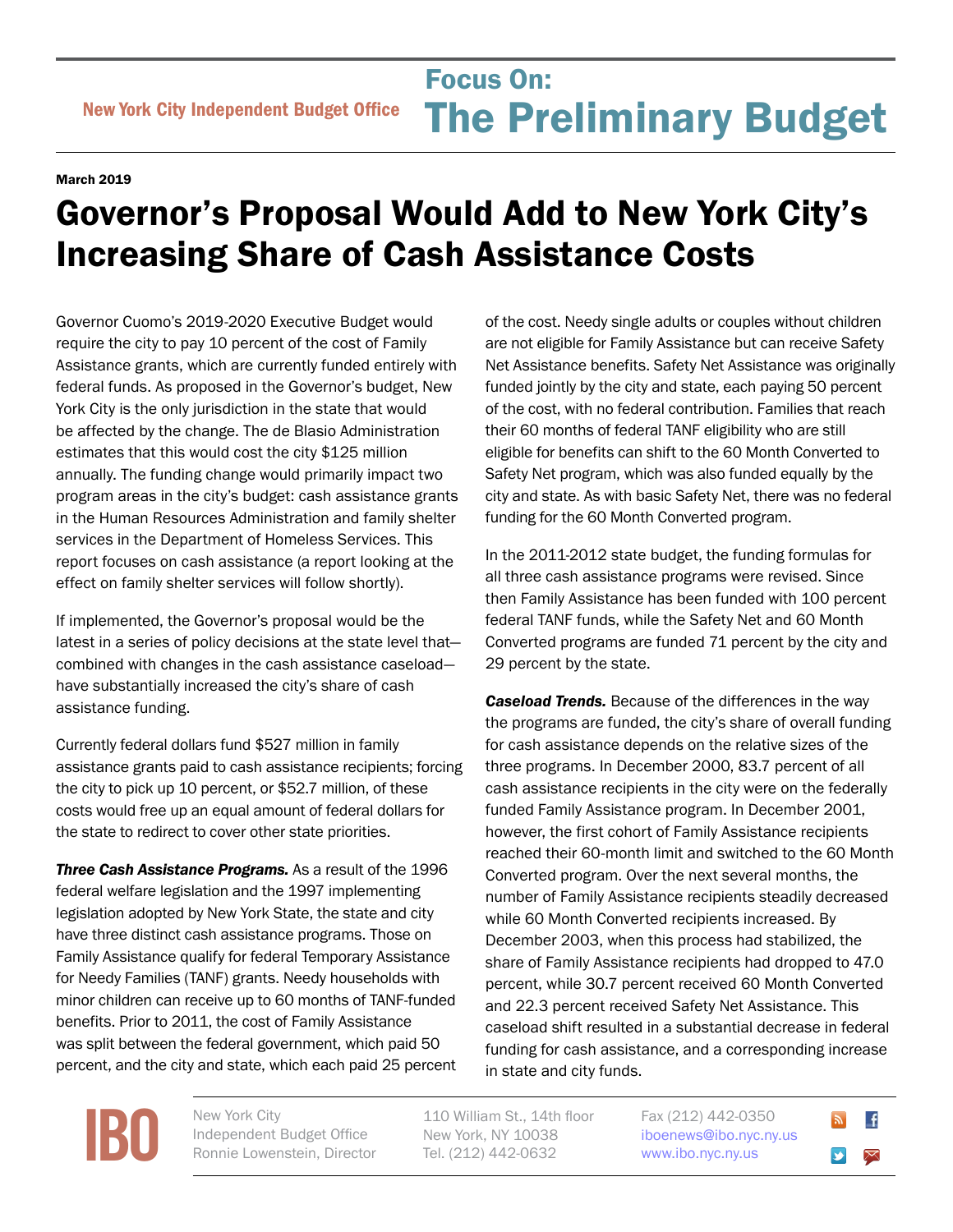

In the years since then there has been a gradual but substantial decrease in both the number and share of Family Assistance recipients. By December 2018 the share of cash assistance recipients receiving Family Assistance had fallen to 34.2 percent from 47.0 percent in 2003. There was a more modest decrease in the share of 60 Month Converted recipients from 30.7 percent in 2003 to 24.6 percent in December 2018. In contrast, there has been a notable increase in both the number and share of Safety Net recipients; the Safety Net share nearly doubled from 22.3 percent in 2003 to 41.3 percent in December 2018.

The change in the relative sizes of the three cash assistance programs reflects the changing demographics of grant recipients. The city's cash assistance recipients have become more likely to be adults, and in particular, adult men. From January 2004 through January 2018, the share of cash assistance recipients who were minor children gradually decreased from 57.2 percent to 45.1 percent. In contrast, the share of all recipients who are adult men increased from 14.0 percent to 21.8 percent.

Because of the different ways that the three cash assistance programs are funded, the caseload trends have increased the city's share of overall cash assistance costs. The fiscal impact of the caseload changes, however, has been magnified by state policy decisions.

*State Policy Changes.* In state fiscal year 2011-2012, the Governor proposed and the Legislature enacted major changes in the way that the three cash assistance

programs are funded. For Family Assistance the federal share was increased from 50 percent to 100 percent. This benefited both the city and state, which no longer had to contribute 25 percent each. This advantage to the city was offset, however, by the changes to the Safety Net and 60 Month Converted programs, which had previously been funded with 50 percent state and 50 percent city shares, but now were funded with 71 percent city and 29 percent state shares.

When combined with the caseload trends, the 2011-2012 funding revisions have increased the city's share of cash assistance grant costs. The new funding formulas meant that as the Family Assistance caseload decreased, there were no city savings since the program was now funded entirely with federal funds. On the other hand, as the Safety Net caseload increased the city was required to pay 71 percent of the cost, while the state paid only 29 percent.

The net result is that New York City now pays for a far higher share of the cost of its cash assistance programs than it did two decades ago. In city fiscal year 1999 the city was responsible for 29.6 percent of total cash assistance grant costs in the city, while the state paid 30.7 percent and the federal government paid 39.7 percent. In the Mayor's 2020 Preliminary Budget, the de Blasio Administration estimates that the city share has risen to 44.4 percent, while the state share has decreased substantially to 19.6 percent and the federal share has declined more modestly to 35.9 percent.